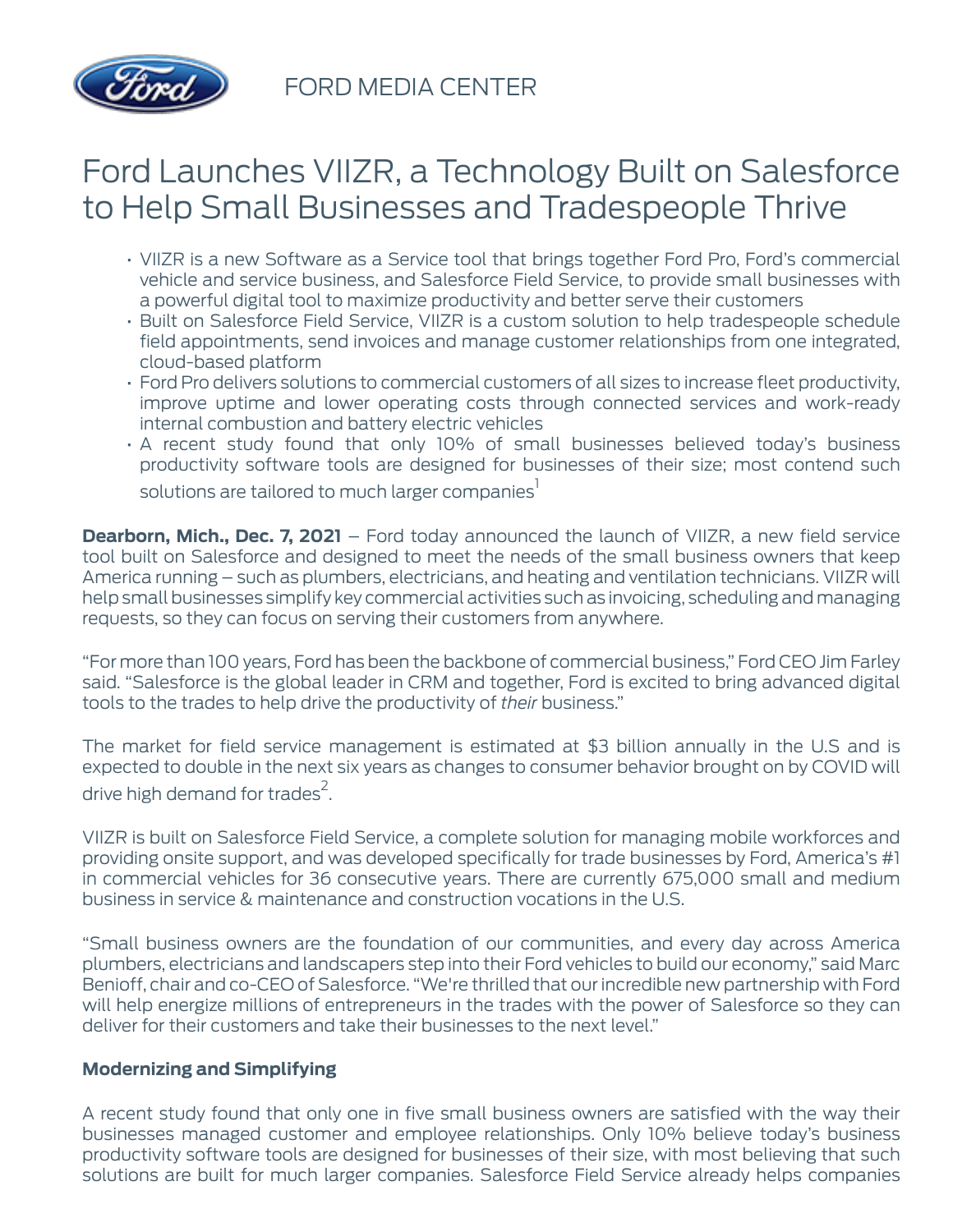around the world realize significant productivity gains, with customers reporting 36% improvement in scheduler and dispatcher productivity, and a 28% decrease in work order scheduling time.

"Ford Pro helps commercial customers maximize productivity," Ford Pro CEO Ted Cannis said. "We know the back office is a major pain point for tradespeople, who are often writing up paperwork from the cabin of their truck or van. VIIZR gives that time back, providing greater returns to these businesses and better service to *their* customers."

"Effective field service requires companies to match the expertise of their workforce with their customers' requirements, and manage the complexities of scheduling – and for many small business trades today, managing customer interactions and mobile workers involves time-consuming, manual processes done on paper," Paul Whitelam, SVP & GM, Field Service Management at Salesforce said. "VIIZR is helping tradespeople digitize their businesses, empowering them to focus less on back-end processes and more on their craft."

For businesses with less than 20 employees, VIIZR could reduce back-office work by more than 40% or about 25 hours a week $^3$ .

VIIZR provides affordable, advanced field service tools with subscriptions starting from \$39 a month per user, which enables trades to:

- Stay on Track: Digitize everything quotes, work orders, invoicing and job management.
- Connect with Customers: Manage customer relationships and jobs through an all-in-one customer profile, making it easy to communicate with them and improve the overall experience.
- Streamline Operations: Scheduling, dispatching and coordination of field technicians for greater efficiency and a more profitable business.

## **Technology-Led, Sustainable, Built for the Commercial Customer**

Ford is committed to supporting American businesses' move toward more efficient and sustainable practices, from shifting to fully electric vehicles such as the F-150 Lightning Pro and E-Transit full-size van to adopting digital tools for managing their vehicle fleets and customer interactions. VIIZR helps the trades eliminate waste from their business by boosting productivity – real-time job scheduling can save time and fuel; digital invoicing saves paper and ink; and a more efficiently run business ultimately saves money.

As part of Ford Pro's ongoing efforts to evolve with the requirements of their customers, VIIZR is looking for trade businesses to pilot the platform on a complimentary basis ahead of its official launch in the first half of 2022. To learn more about the Early Access Program and to be considered for inclusion, visit [VIIZR.com](https://viizr.com/).

###

1 Based on *Morning Consult, U.S. Omnibus Survey,* November 19, 2021.

2 Based on *[Gartner, Magic Quadrant for Field Service Management,](https://www.gartner.com/doc/reprints?id=1-273AW9B1&ct=210804&st=sb)* August 31, 2021; *[Salesforce, What](https://www.salesforce.com/products/field-service/resources/what-is-field-service-management/) [Is Field Service Management and Why Should You Care?,](https://www.salesforce.com/products/field-service/resources/what-is-field-service-management/)*July, 2021; *[MarketsANDMarkets, Field Service](https://www.marketsandmarkets.com/Market-Reports/field-service-management-market-209977425.html) [Management Market with COVID-19 Impact Analysis](https://www.marketsandmarkets.com/Market-Reports/field-service-management-market-209977425.html),* April 22, 2021; *[Allied Market Research, Field](https://www.alliedmarketresearch.com/field-service-management-market) [Service Management Market by Component](https://www.alliedmarketresearch.com/field-service-management-market),* September 2021.